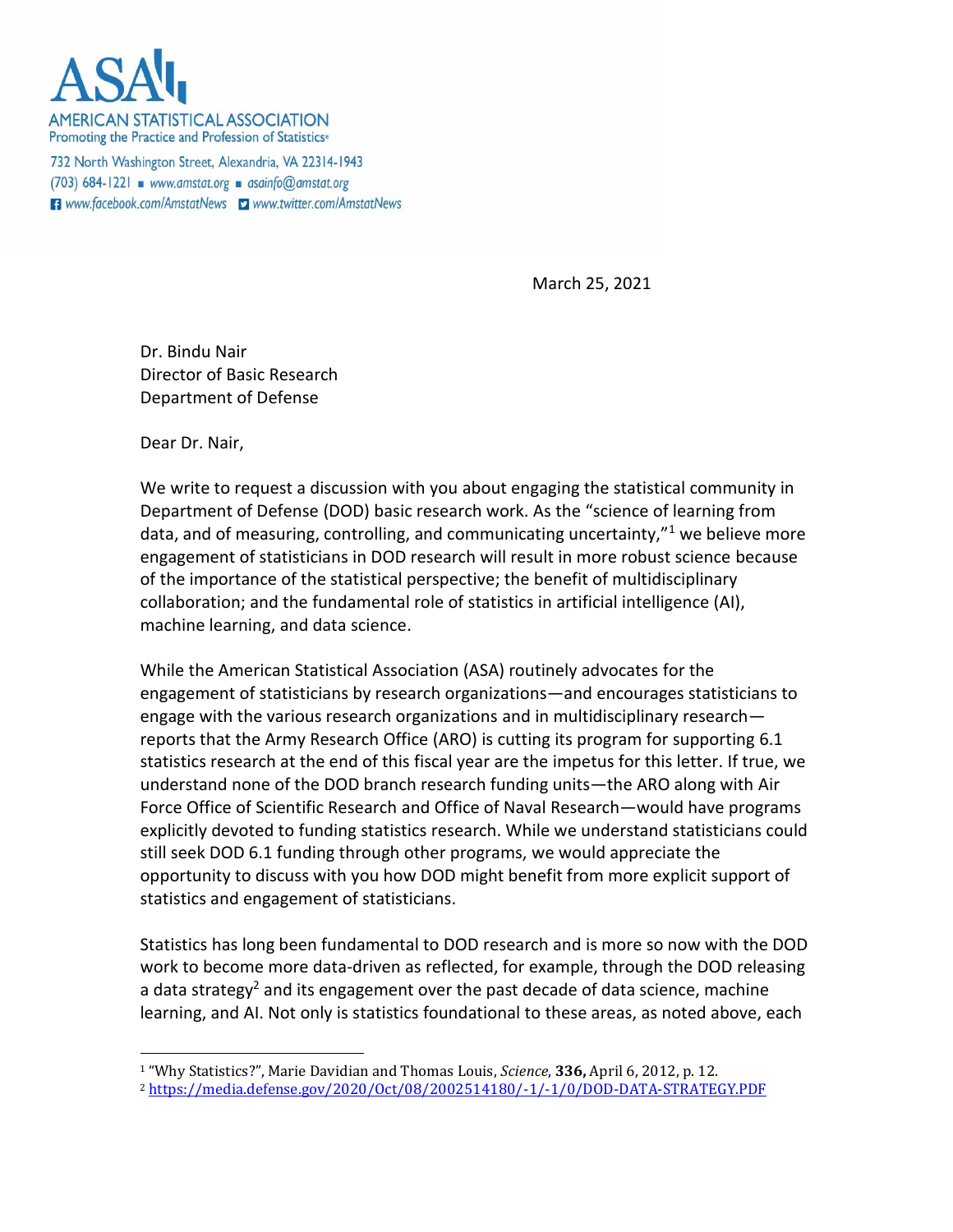suffers without the high-level engagement of statisticians. For example, because machine learning methods tend to be algorithmic, they often do not adequately quantify uncertainty of the predictions they produce. Furthermore, because these algorithms act as black box models, they may not provide insight into the physical processes driving the outcomes.

The department is moving toward wide-scale AI adoption. Enabling adoption requires new research on assuring AI. Similar to concepts of quality assurance, where statisticians developed much of the fundamental research, statisticians are uniquely qualified to study and develop the fundamental field of research to enable AI adaption. AI assurance involves quantifying capabilities and associate risks across critical domains, including algorithm predictive performance, reliability, fairness, explainability, and security. Data quality, model performance, and environmental factors that may change over time affect the ability of AI to deliver consistent results. Statisticians can drive fundamental change and accelerate progress in this domain.

Statisticians have expertise in both developing models that use data to inform underlying processes and account for and describe uncertainty in estimates and predictions, and the discipline is integrating this expertise into the field of data science and its methods. The ASA and Computing Research Association statements on data science also emphasize the important role of statistics in data science.<sup>3,4</sup>

Emphasizing the importance of statistics to DOD, an ASA Section on Defense and National Security self-formed in 2004 and is a vibrant forum of 300 people. The section recently highlighted how statisticians have developed powerful analysis tools that help keep our nation safe.<sup>5</sup> The tools cover a range of topics, including attack prevention, cyber defense, biosurveillance, military research, and military force structure. Also, in 2018, the publication *CHANCE* devoted a special issue to how statistics is playing a key role in addressing various issues.<sup>6</sup> (We will have copies mailed to you.) An article by Laura Freeman and Catherine Warner, for example, titled, "Informing the Warfighter— Why Statistical Methods Matter in Defense Testing" (enclosed), explains how data and statistics are key to assessing the wide range of military systems in both developmental and operational testing.

To drill down on an example of ARO-funded statistical research benefitting the Army and DOD, consider the work of Georgia Tech Professors Chien-Fu Jeff Wu and Roshan Joseph Vengazhiyil that started in 2005 with the award, "Adaptive Designs for Sensitivity

<sup>3</sup> [ASA Statement on the Role of Statistics in Data Science,](http://magazine.amstat.org/blog/2015/10/01/asa-statement-on-the-role-of-statistics-in-data-science/)  [http://magazine.amstat.org/blog/2015/10/01/asa-statement-on-the-role-of-statistics-in-data](http://magazine.amstat.org/blog/2015/10/01/asa-statement-on-the-role-of-statistics-in-data-science/)science / 2015.

<sup>4</sup> [Computing Research and the Emerging Field of Data Science, http://cra.org/data-science/,](http://cra.org/data-science/) 2016.

<sup>5</sup> <https://www.amstat.org/asa/files/pdfs/StatSig/StatSigNationalSecurity.pdf>

<sup>6</sup> <https://amstat.tandfonline.com/toc/ucha20/31/2?nav=tocList>